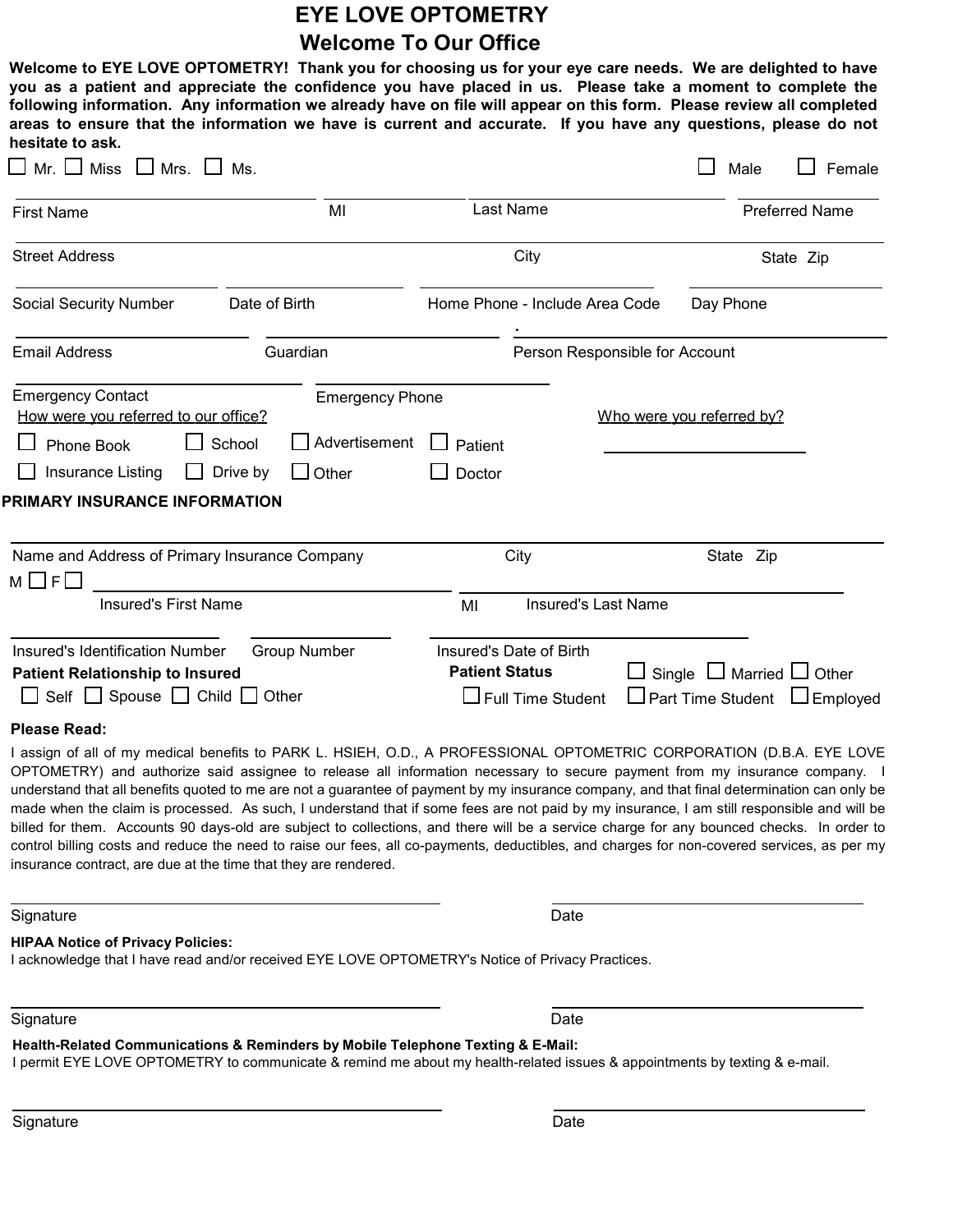## Name

# EYE LOVE OPTOMETRY Patient History And Information

| Race                                |                                                                                                                 |                                           |  |  |  |  |
|-------------------------------------|-----------------------------------------------------------------------------------------------------------------|-------------------------------------------|--|--|--|--|
|                                     | Native Hawaiian Or Other Pacific Islande<br>American Indian Or Alaska Native                                    |                                           |  |  |  |  |
| Asian                               | White                                                                                                           |                                           |  |  |  |  |
| <b>Black Or African America</b>     | Declined To Specify                                                                                             | <b>Other Race</b>                         |  |  |  |  |
| Hispanic Or Latino                  |                                                                                                                 |                                           |  |  |  |  |
| Ethnicity                           | Hispanic Or Latino<br>$\bigcirc$ Not Hispanic Or Latino<br>Declined To                                          |                                           |  |  |  |  |
| Preferred Language $\bigcirc$       | $\bigcap$<br>French<br>English<br>Chinese<br><b>Dutch</b><br>$\bigcirc$                                         | Italia<br>German<br>Hindi                 |  |  |  |  |
|                                     | ft<br>cm/m<br>in<br>O <sub>m</sub><br>$\bigcirc$ ft in<br>$O \,$ cm<br><b>Height</b>                            | $\bigcirc$ lbs<br>Weight<br>$\bigcirc$ kg |  |  |  |  |
| <b>PRIMARY CARE PHYSICIAN</b>       |                                                                                                                 |                                           |  |  |  |  |
|                                     | Primary Care Physician and Clinic Name                                                                          |                                           |  |  |  |  |
| Address of Primary Care Physician   | City                                                                                                            | Zip<br><b>State</b><br>Phone              |  |  |  |  |
| <b>REFERRING PHYSICIAN</b>          |                                                                                                                 |                                           |  |  |  |  |
| Referring Physician and Clinic Name |                                                                                                                 |                                           |  |  |  |  |
| Address of Referring Physician      | City                                                                                                            | State<br>Zip<br>Phone                     |  |  |  |  |
| <b>HEALTH HISTORY</b>               | What is the main reason for today's exam?<br><u> 1989 - Andrea Barbara, politik e</u> ta eta erregea (h. 1918). | When was your last exam?                  |  |  |  |  |
| When was your last health exam?     |                                                                                                                 |                                           |  |  |  |  |
| Past Illnesses or Injuries:         |                                                                                                                 |                                           |  |  |  |  |
| Past Surgeries:                     |                                                                                                                 |                                           |  |  |  |  |
| <b>Current Medications:</b>         |                                                                                                                 |                                           |  |  |  |  |
|                                     |                                                                                                                 |                                           |  |  |  |  |
| Current Eye Drops:                  |                                                                                                                 |                                           |  |  |  |  |
|                                     |                                                                                                                 |                                           |  |  |  |  |
|                                     | Medicines that cause reactions or sensitivities:                                                                |                                           |  |  |  |  |
| Specific Allergies:                 |                                                                                                                 |                                           |  |  |  |  |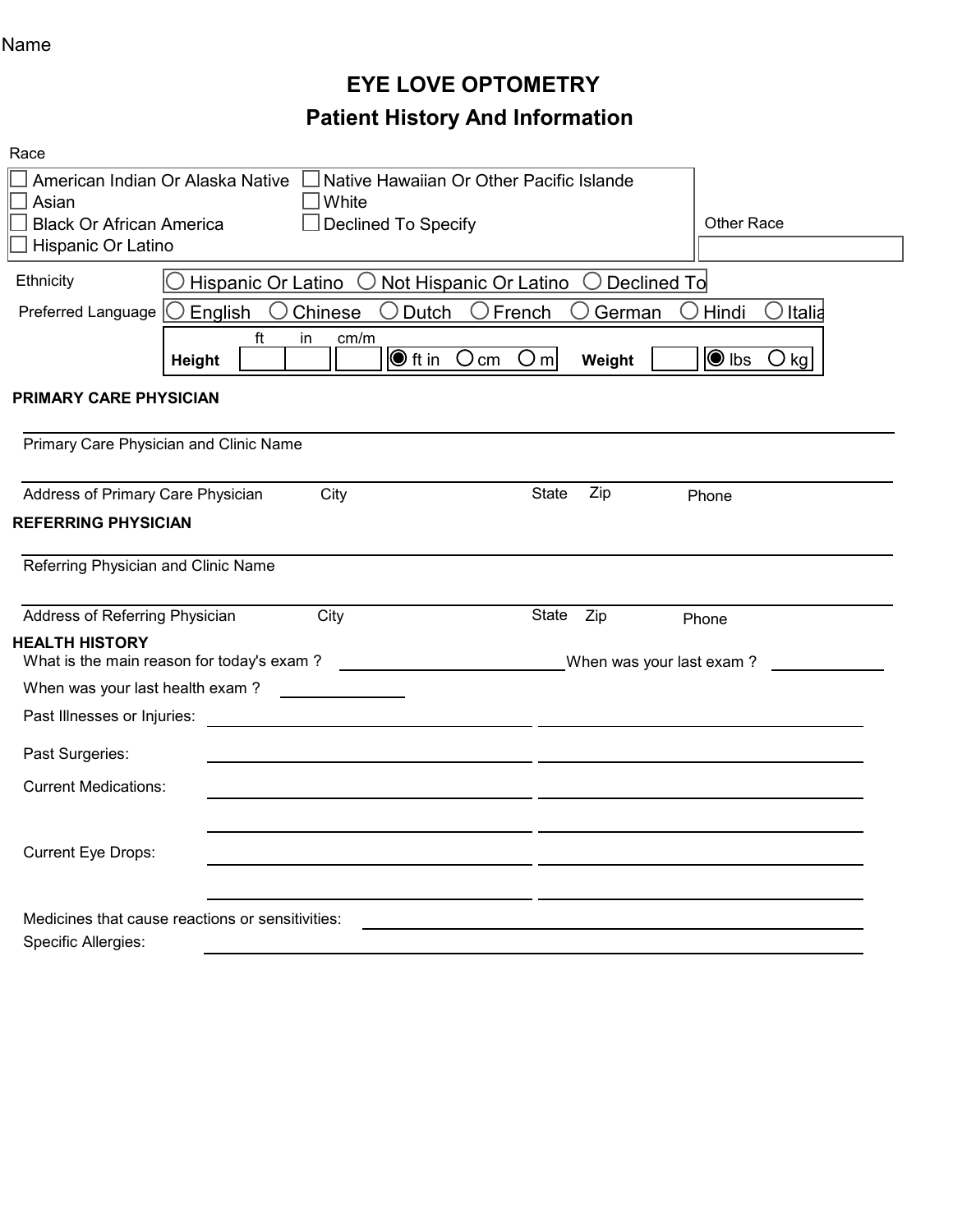#### EYE HISTORY

| Glaucoma   O Yes<br>$O$ No<br>Dryness $\bigcirc$ Yes<br>$O$ No<br>Cataract   O Yes<br>$O$ No<br>Excess Tearing/Watering   O Yes<br>Macular Degeneration $\bigcirc$ Yes<br>O<br><b>No</b><br>Eye Pain or Soreness   O Yes<br>$O$ No<br>$O$ No<br>$\bigcirc$<br>Retinal Detachment   O Yes<br>No<br>Foreign Body Sensation   O Yes<br>Color Blindness   O Yes<br>$O$ No<br>$O$ No<br>Infection of Eye or Lid $\bigcirc$ Yes<br>$\overline{O}$ No<br>$\bigcirc$<br>Headaches   O Yes<br><b>No</b><br>Itching $ O$ Yes<br>O<br>O<br><b>No</b><br><b>No</b><br>Glare/Light Sensitivity   O Yes<br>Mucous Discharge<br>O Yes<br>$\bigcirc$<br>$\bigcirc$<br>Tired Eyes $\bigcirc$ Yes<br>No<br>No<br>Drooping Eyelid $\bigcirc$ Yes<br>$O$ No<br>O<br>Amblyopia (Lazy Eye)   O Yes<br>Redness   O Yes<br>No<br>$O$ No<br>$O$ No<br>Burning   O Yes<br>Sandy or Gritty Feeling<br>O Yes<br>$O$ No<br>Epiphora $\bigcirc$ Yes<br>$O$ No<br>Blepharitis   O Yes<br>$O$ No<br>$O$ No<br>Eyelid Swelling $ O$ Yes<br>Diabetic Retinopathy $ O \rangle$ Yes<br>Loss of Central Vision $ O \rangle$ Yes<br>$\left($ $\right)$<br>No<br>Dry Eye Syndrome $ O \rangle$ Yes<br>$O$ No<br><b>GENERAL HEALTH CONDITION</b><br>$O$ No<br><b>IO</b> Yes<br>Respiratory (Asthma) O Yes<br>Fever<br>$O$ No<br>$O$ No<br>$O$ No<br>$\bigcirc$ Yes<br>Gastrointestinal   O Yes<br><b>Weight Loss</b><br>$O$ No<br>$O$ No<br>Other Symptoms<br>O Yes<br>Genital, Kidney, Bladder   O Yes<br>$\bigcirc$ No<br>$O$ No<br>O Yes<br>Muscles, Bones, Joints   O Yes<br>Ears, Nose, Throat, Mouth<br>$O$ No<br>$O$ No<br>O Yes<br>Skin O Yes<br>Cardiovascular (Heart,<br>High Blood Pressure)<br>$O$ No<br>Neurological (Multiple Sclerosis)   O Yes<br><b>FAMILY HISTORY</b><br>$O$ No<br>$\bigcirc$ Yes<br>No<br>IO Yes<br><b>Retinal Detachment</b><br>Amblyopia (Lazy Eye)<br>$\cup$<br>$O$ No<br>O<br>O Yes<br>No<br>Strabismus (Eye Turn)<br> O Yes<br><b>Blindness</b><br>$O$ No<br>O<br>No<br>O Yes<br><b>Arthritis</b><br>O Yes<br>Cataracts<br>$O$ No<br>O<br>O Yes<br>O Yes<br><b>Color Blindness</b><br><b>No</b><br>Cancer<br>$O$ No<br>O<br><b>No</b><br>O Yes<br>O Yes<br>Glaucoma<br><b>Diabetes</b> | O No Strabismus (Crossed Eyes)   O Yes<br>O No<br>$\bigcirc$ No<br>$ O$ Yes<br><b>Blurred Vision Distance</b><br>$O$ No<br><b>Blurred Vision Near</b><br><b>O</b> Yes<br>$\overline{O}$ No<br>Distorted Vision (Halos)<br>$ O$ Yes<br>$O$ No<br>Double Vision<br><b>O</b> Yes<br>$O$ No<br>IO Yes<br><b>Floaters or Spots</b><br>$O$ No<br><b>Fluctuating Vision</b><br>IO Yes<br>$O$ No<br>$ O$ Yes<br>Loss of Vision<br>$\overline{O}$ No<br>IO Yes<br>Loss of Side Vision<br>$O$ No<br>Eye Injuries $\bigcirc$ Yes<br>$O$ No<br>Glaucoma Suspect   O Yes<br>$O$ No<br>High Risk Medication   O Yes<br>O No<br>Vitreal Detachment   O Yes<br>Anxiety, Depression   V Yes<br>$\bigcirc$ No<br>Diabetes, Thyroid   O Yes<br>O<br>No<br>$O$ No<br>Blood/Lymph (Cholesterol)   O Yes<br>O<br>No<br>Allergic   Ves<br>$\bigcirc$ No<br><b>Pregnant</b> $\bigcirc$ Yes<br>Nursing   O Yes<br><b>No</b><br>O<br>$\bigcirc$ No<br>Yes<br><b>High Blood Pressure</b><br>$\bigcup$<br>О<br>No<br>∪ Yes<br><b>Kidney Disease</b><br>$\bigcirc$ No<br>O Yes<br>Lupus<br>O<br>No<br>Yes<br><b>Stroke</b><br>$\Box$<br>O<br><b>No</b><br><b>Thyroid Disease</b><br>Yes<br>. )<br>O<br>No<br>O<br>$O$ No<br>O Yes<br><b>No</b><br>Yes<br>Heart Disease<br> O Yes<br><b>Others</b><br>Eye Tumors $\bigcirc$ Yes<br>$\left( \right)$<br>No |                             |  |  |  |  |
|----------------------------------------------------------------------------------------------------------------------------------------------------------------------------------------------------------------------------------------------------------------------------------------------------------------------------------------------------------------------------------------------------------------------------------------------------------------------------------------------------------------------------------------------------------------------------------------------------------------------------------------------------------------------------------------------------------------------------------------------------------------------------------------------------------------------------------------------------------------------------------------------------------------------------------------------------------------------------------------------------------------------------------------------------------------------------------------------------------------------------------------------------------------------------------------------------------------------------------------------------------------------------------------------------------------------------------------------------------------------------------------------------------------------------------------------------------------------------------------------------------------------------------------------------------------------------------------------------------------------------------------------------------------------------------------------------------------------------------------------------------------------------------------------------------------------------------------------------------------------------------------------------------------------------------------------------------------------------------------------------------------------------------------------------------------------------------------------------------------------------------------------------------------------------------------|-----------------------------------------------------------------------------------------------------------------------------------------------------------------------------------------------------------------------------------------------------------------------------------------------------------------------------------------------------------------------------------------------------------------------------------------------------------------------------------------------------------------------------------------------------------------------------------------------------------------------------------------------------------------------------------------------------------------------------------------------------------------------------------------------------------------------------------------------------------------------------------------------------------------------------------------------------------------------------------------------------------------------------------------------------------------------------------------------------------------------------------------------------------------------------------------------------------------------------------------------------------------------------------------------------------------------------|-----------------------------|--|--|--|--|
|                                                                                                                                                                                                                                                                                                                                                                                                                                                                                                                                                                                                                                                                                                                                                                                                                                                                                                                                                                                                                                                                                                                                                                                                                                                                                                                                                                                                                                                                                                                                                                                                                                                                                                                                                                                                                                                                                                                                                                                                                                                                                                                                                                                        |                                                                                                                                                                                                                                                                                                                                                                                                                                                                                                                                                                                                                                                                                                                                                                                                                                                                                                                                                                                                                                                                                                                                                                                                                                                                                                                             |                             |  |  |  |  |
|                                                                                                                                                                                                                                                                                                                                                                                                                                                                                                                                                                                                                                                                                                                                                                                                                                                                                                                                                                                                                                                                                                                                                                                                                                                                                                                                                                                                                                                                                                                                                                                                                                                                                                                                                                                                                                                                                                                                                                                                                                                                                                                                                                                        |                                                                                                                                                                                                                                                                                                                                                                                                                                                                                                                                                                                                                                                                                                                                                                                                                                                                                                                                                                                                                                                                                                                                                                                                                                                                                                                             |                             |  |  |  |  |
|                                                                                                                                                                                                                                                                                                                                                                                                                                                                                                                                                                                                                                                                                                                                                                                                                                                                                                                                                                                                                                                                                                                                                                                                                                                                                                                                                                                                                                                                                                                                                                                                                                                                                                                                                                                                                                                                                                                                                                                                                                                                                                                                                                                        |                                                                                                                                                                                                                                                                                                                                                                                                                                                                                                                                                                                                                                                                                                                                                                                                                                                                                                                                                                                                                                                                                                                                                                                                                                                                                                                             |                             |  |  |  |  |
|                                                                                                                                                                                                                                                                                                                                                                                                                                                                                                                                                                                                                                                                                                                                                                                                                                                                                                                                                                                                                                                                                                                                                                                                                                                                                                                                                                                                                                                                                                                                                                                                                                                                                                                                                                                                                                                                                                                                                                                                                                                                                                                                                                                        |                                                                                                                                                                                                                                                                                                                                                                                                                                                                                                                                                                                                                                                                                                                                                                                                                                                                                                                                                                                                                                                                                                                                                                                                                                                                                                                             |                             |  |  |  |  |
|                                                                                                                                                                                                                                                                                                                                                                                                                                                                                                                                                                                                                                                                                                                                                                                                                                                                                                                                                                                                                                                                                                                                                                                                                                                                                                                                                                                                                                                                                                                                                                                                                                                                                                                                                                                                                                                                                                                                                                                                                                                                                                                                                                                        |                                                                                                                                                                                                                                                                                                                                                                                                                                                                                                                                                                                                                                                                                                                                                                                                                                                                                                                                                                                                                                                                                                                                                                                                                                                                                                                             |                             |  |  |  |  |
|                                                                                                                                                                                                                                                                                                                                                                                                                                                                                                                                                                                                                                                                                                                                                                                                                                                                                                                                                                                                                                                                                                                                                                                                                                                                                                                                                                                                                                                                                                                                                                                                                                                                                                                                                                                                                                                                                                                                                                                                                                                                                                                                                                                        |                                                                                                                                                                                                                                                                                                                                                                                                                                                                                                                                                                                                                                                                                                                                                                                                                                                                                                                                                                                                                                                                                                                                                                                                                                                                                                                             |                             |  |  |  |  |
|                                                                                                                                                                                                                                                                                                                                                                                                                                                                                                                                                                                                                                                                                                                                                                                                                                                                                                                                                                                                                                                                                                                                                                                                                                                                                                                                                                                                                                                                                                                                                                                                                                                                                                                                                                                                                                                                                                                                                                                                                                                                                                                                                                                        |                                                                                                                                                                                                                                                                                                                                                                                                                                                                                                                                                                                                                                                                                                                                                                                                                                                                                                                                                                                                                                                                                                                                                                                                                                                                                                                             |                             |  |  |  |  |
|                                                                                                                                                                                                                                                                                                                                                                                                                                                                                                                                                                                                                                                                                                                                                                                                                                                                                                                                                                                                                                                                                                                                                                                                                                                                                                                                                                                                                                                                                                                                                                                                                                                                                                                                                                                                                                                                                                                                                                                                                                                                                                                                                                                        |                                                                                                                                                                                                                                                                                                                                                                                                                                                                                                                                                                                                                                                                                                                                                                                                                                                                                                                                                                                                                                                                                                                                                                                                                                                                                                                             |                             |  |  |  |  |
|                                                                                                                                                                                                                                                                                                                                                                                                                                                                                                                                                                                                                                                                                                                                                                                                                                                                                                                                                                                                                                                                                                                                                                                                                                                                                                                                                                                                                                                                                                                                                                                                                                                                                                                                                                                                                                                                                                                                                                                                                                                                                                                                                                                        |                                                                                                                                                                                                                                                                                                                                                                                                                                                                                                                                                                                                                                                                                                                                                                                                                                                                                                                                                                                                                                                                                                                                                                                                                                                                                                                             |                             |  |  |  |  |
|                                                                                                                                                                                                                                                                                                                                                                                                                                                                                                                                                                                                                                                                                                                                                                                                                                                                                                                                                                                                                                                                                                                                                                                                                                                                                                                                                                                                                                                                                                                                                                                                                                                                                                                                                                                                                                                                                                                                                                                                                                                                                                                                                                                        |                                                                                                                                                                                                                                                                                                                                                                                                                                                                                                                                                                                                                                                                                                                                                                                                                                                                                                                                                                                                                                                                                                                                                                                                                                                                                                                             |                             |  |  |  |  |
|                                                                                                                                                                                                                                                                                                                                                                                                                                                                                                                                                                                                                                                                                                                                                                                                                                                                                                                                                                                                                                                                                                                                                                                                                                                                                                                                                                                                                                                                                                                                                                                                                                                                                                                                                                                                                                                                                                                                                                                                                                                                                                                                                                                        |                                                                                                                                                                                                                                                                                                                                                                                                                                                                                                                                                                                                                                                                                                                                                                                                                                                                                                                                                                                                                                                                                                                                                                                                                                                                                                                             |                             |  |  |  |  |
|                                                                                                                                                                                                                                                                                                                                                                                                                                                                                                                                                                                                                                                                                                                                                                                                                                                                                                                                                                                                                                                                                                                                                                                                                                                                                                                                                                                                                                                                                                                                                                                                                                                                                                                                                                                                                                                                                                                                                                                                                                                                                                                                                                                        |                                                                                                                                                                                                                                                                                                                                                                                                                                                                                                                                                                                                                                                                                                                                                                                                                                                                                                                                                                                                                                                                                                                                                                                                                                                                                                                             |                             |  |  |  |  |
|                                                                                                                                                                                                                                                                                                                                                                                                                                                                                                                                                                                                                                                                                                                                                                                                                                                                                                                                                                                                                                                                                                                                                                                                                                                                                                                                                                                                                                                                                                                                                                                                                                                                                                                                                                                                                                                                                                                                                                                                                                                                                                                                                                                        |                                                                                                                                                                                                                                                                                                                                                                                                                                                                                                                                                                                                                                                                                                                                                                                                                                                                                                                                                                                                                                                                                                                                                                                                                                                                                                                             |                             |  |  |  |  |
|                                                                                                                                                                                                                                                                                                                                                                                                                                                                                                                                                                                                                                                                                                                                                                                                                                                                                                                                                                                                                                                                                                                                                                                                                                                                                                                                                                                                                                                                                                                                                                                                                                                                                                                                                                                                                                                                                                                                                                                                                                                                                                                                                                                        |                                                                                                                                                                                                                                                                                                                                                                                                                                                                                                                                                                                                                                                                                                                                                                                                                                                                                                                                                                                                                                                                                                                                                                                                                                                                                                                             |                             |  |  |  |  |
|                                                                                                                                                                                                                                                                                                                                                                                                                                                                                                                                                                                                                                                                                                                                                                                                                                                                                                                                                                                                                                                                                                                                                                                                                                                                                                                                                                                                                                                                                                                                                                                                                                                                                                                                                                                                                                                                                                                                                                                                                                                                                                                                                                                        |                                                                                                                                                                                                                                                                                                                                                                                                                                                                                                                                                                                                                                                                                                                                                                                                                                                                                                                                                                                                                                                                                                                                                                                                                                                                                                                             |                             |  |  |  |  |
|                                                                                                                                                                                                                                                                                                                                                                                                                                                                                                                                                                                                                                                                                                                                                                                                                                                                                                                                                                                                                                                                                                                                                                                                                                                                                                                                                                                                                                                                                                                                                                                                                                                                                                                                                                                                                                                                                                                                                                                                                                                                                                                                                                                        |                                                                                                                                                                                                                                                                                                                                                                                                                                                                                                                                                                                                                                                                                                                                                                                                                                                                                                                                                                                                                                                                                                                                                                                                                                                                                                                             |                             |  |  |  |  |
|                                                                                                                                                                                                                                                                                                                                                                                                                                                                                                                                                                                                                                                                                                                                                                                                                                                                                                                                                                                                                                                                                                                                                                                                                                                                                                                                                                                                                                                                                                                                                                                                                                                                                                                                                                                                                                                                                                                                                                                                                                                                                                                                                                                        |                                                                                                                                                                                                                                                                                                                                                                                                                                                                                                                                                                                                                                                                                                                                                                                                                                                                                                                                                                                                                                                                                                                                                                                                                                                                                                                             |                             |  |  |  |  |
|                                                                                                                                                                                                                                                                                                                                                                                                                                                                                                                                                                                                                                                                                                                                                                                                                                                                                                                                                                                                                                                                                                                                                                                                                                                                                                                                                                                                                                                                                                                                                                                                                                                                                                                                                                                                                                                                                                                                                                                                                                                                                                                                                                                        |                                                                                                                                                                                                                                                                                                                                                                                                                                                                                                                                                                                                                                                                                                                                                                                                                                                                                                                                                                                                                                                                                                                                                                                                                                                                                                                             |                             |  |  |  |  |
|                                                                                                                                                                                                                                                                                                                                                                                                                                                                                                                                                                                                                                                                                                                                                                                                                                                                                                                                                                                                                                                                                                                                                                                                                                                                                                                                                                                                                                                                                                                                                                                                                                                                                                                                                                                                                                                                                                                                                                                                                                                                                                                                                                                        |                                                                                                                                                                                                                                                                                                                                                                                                                                                                                                                                                                                                                                                                                                                                                                                                                                                                                                                                                                                                                                                                                                                                                                                                                                                                                                                             |                             |  |  |  |  |
|                                                                                                                                                                                                                                                                                                                                                                                                                                                                                                                                                                                                                                                                                                                                                                                                                                                                                                                                                                                                                                                                                                                                                                                                                                                                                                                                                                                                                                                                                                                                                                                                                                                                                                                                                                                                                                                                                                                                                                                                                                                                                                                                                                                        |                                                                                                                                                                                                                                                                                                                                                                                                                                                                                                                                                                                                                                                                                                                                                                                                                                                                                                                                                                                                                                                                                                                                                                                                                                                                                                                             |                             |  |  |  |  |
|                                                                                                                                                                                                                                                                                                                                                                                                                                                                                                                                                                                                                                                                                                                                                                                                                                                                                                                                                                                                                                                                                                                                                                                                                                                                                                                                                                                                                                                                                                                                                                                                                                                                                                                                                                                                                                                                                                                                                                                                                                                                                                                                                                                        |                                                                                                                                                                                                                                                                                                                                                                                                                                                                                                                                                                                                                                                                                                                                                                                                                                                                                                                                                                                                                                                                                                                                                                                                                                                                                                                             |                             |  |  |  |  |
|                                                                                                                                                                                                                                                                                                                                                                                                                                                                                                                                                                                                                                                                                                                                                                                                                                                                                                                                                                                                                                                                                                                                                                                                                                                                                                                                                                                                                                                                                                                                                                                                                                                                                                                                                                                                                                                                                                                                                                                                                                                                                                                                                                                        |                                                                                                                                                                                                                                                                                                                                                                                                                                                                                                                                                                                                                                                                                                                                                                                                                                                                                                                                                                                                                                                                                                                                                                                                                                                                                                                             |                             |  |  |  |  |
|                                                                                                                                                                                                                                                                                                                                                                                                                                                                                                                                                                                                                                                                                                                                                                                                                                                                                                                                                                                                                                                                                                                                                                                                                                                                                                                                                                                                                                                                                                                                                                                                                                                                                                                                                                                                                                                                                                                                                                                                                                                                                                                                                                                        |                                                                                                                                                                                                                                                                                                                                                                                                                                                                                                                                                                                                                                                                                                                                                                                                                                                                                                                                                                                                                                                                                                                                                                                                                                                                                                                             |                             |  |  |  |  |
|                                                                                                                                                                                                                                                                                                                                                                                                                                                                                                                                                                                                                                                                                                                                                                                                                                                                                                                                                                                                                                                                                                                                                                                                                                                                                                                                                                                                                                                                                                                                                                                                                                                                                                                                                                                                                                                                                                                                                                                                                                                                                                                                                                                        |                                                                                                                                                                                                                                                                                                                                                                                                                                                                                                                                                                                                                                                                                                                                                                                                                                                                                                                                                                                                                                                                                                                                                                                                                                                                                                                             |                             |  |  |  |  |
|                                                                                                                                                                                                                                                                                                                                                                                                                                                                                                                                                                                                                                                                                                                                                                                                                                                                                                                                                                                                                                                                                                                                                                                                                                                                                                                                                                                                                                                                                                                                                                                                                                                                                                                                                                                                                                                                                                                                                                                                                                                                                                                                                                                        |                                                                                                                                                                                                                                                                                                                                                                                                                                                                                                                                                                                                                                                                                                                                                                                                                                                                                                                                                                                                                                                                                                                                                                                                                                                                                                                             |                             |  |  |  |  |
|                                                                                                                                                                                                                                                                                                                                                                                                                                                                                                                                                                                                                                                                                                                                                                                                                                                                                                                                                                                                                                                                                                                                                                                                                                                                                                                                                                                                                                                                                                                                                                                                                                                                                                                                                                                                                                                                                                                                                                                                                                                                                                                                                                                        |                                                                                                                                                                                                                                                                                                                                                                                                                                                                                                                                                                                                                                                                                                                                                                                                                                                                                                                                                                                                                                                                                                                                                                                                                                                                                                                             |                             |  |  |  |  |
|                                                                                                                                                                                                                                                                                                                                                                                                                                                                                                                                                                                                                                                                                                                                                                                                                                                                                                                                                                                                                                                                                                                                                                                                                                                                                                                                                                                                                                                                                                                                                                                                                                                                                                                                                                                                                                                                                                                                                                                                                                                                                                                                                                                        |                                                                                                                                                                                                                                                                                                                                                                                                                                                                                                                                                                                                                                                                                                                                                                                                                                                                                                                                                                                                                                                                                                                                                                                                                                                                                                                             |                             |  |  |  |  |
|                                                                                                                                                                                                                                                                                                                                                                                                                                                                                                                                                                                                                                                                                                                                                                                                                                                                                                                                                                                                                                                                                                                                                                                                                                                                                                                                                                                                                                                                                                                                                                                                                                                                                                                                                                                                                                                                                                                                                                                                                                                                                                                                                                                        |                                                                                                                                                                                                                                                                                                                                                                                                                                                                                                                                                                                                                                                                                                                                                                                                                                                                                                                                                                                                                                                                                                                                                                                                                                                                                                                             | <b>Macular Degeneration</b> |  |  |  |  |
|                                                                                                                                                                                                                                                                                                                                                                                                                                                                                                                                                                                                                                                                                                                                                                                                                                                                                                                                                                                                                                                                                                                                                                                                                                                                                                                                                                                                                                                                                                                                                                                                                                                                                                                                                                                                                                                                                                                                                                                                                                                                                                                                                                                        |                                                                                                                                                                                                                                                                                                                                                                                                                                                                                                                                                                                                                                                                                                                                                                                                                                                                                                                                                                                                                                                                                                                                                                                                                                                                                                                             |                             |  |  |  |  |